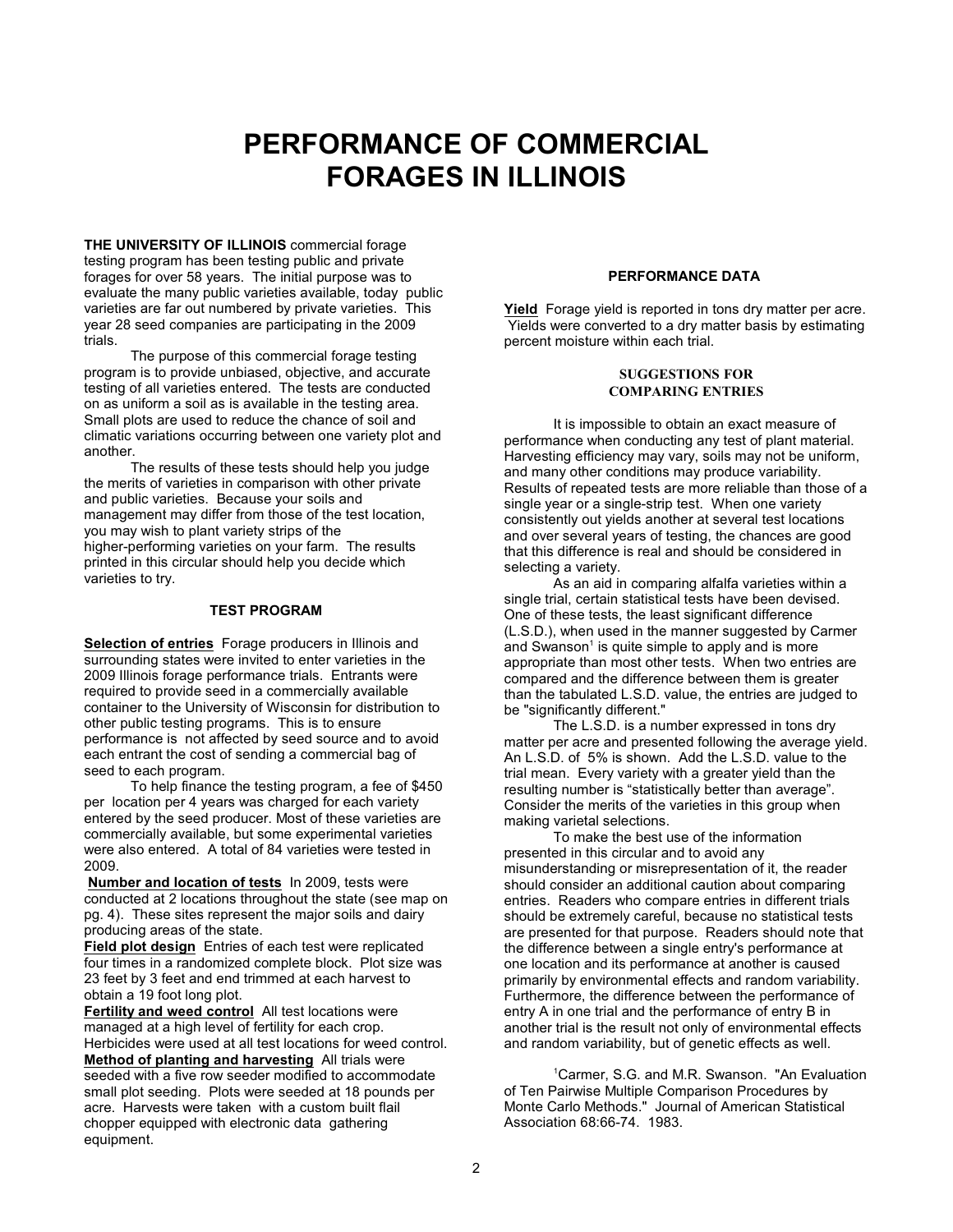## **2009 TEST FIELDS**

## **Freeport**

Location: Stephenson county, north of Freeport, north central Illinois.

Cooperators: Dave and Mike Macomber.

#### **Urbana**

Location: University of Illinois, Crop Sciences Research and Education Center, Champaign county, east central Illinois.

Cooperators: Robert Dunker; agronomist, Mike Kleiss; farm foreman.

### **2009 GROWING SEASON RAINFALL**

| Location |  | April May June July Aug Sept Total |  |  |
|----------|--|------------------------------------|--|--|
| Freeport |  | 5.05 2.05 4.20 5.25 6.75 1.80 25.1 |  |  |
| Urbana   |  | 7.24 5.71 4.42 6.30 5.62 0.08 30.1 |  |  |

#### **SOURCES OF SEED**

**Ag Research USA**, Ag Research USA Limited, P.O. Box 8159, Ashville,NC 28814.

**AGSP**, American Grass Seed Producers, P.O. Box 268, Tangent, OR 97389.

**Albert Lea**, Albert Lea Seed House, Inc. 1414 W Main, Albert Lea, MN 56007.

**Allied**, Allied Seed, L.L.C., 1108 Hilldale Dr., Macon, MO 63552.

**America's**, America's Alfalfa, P.O. 8246, Madison, WI 53708.

**AMPAC**, AMPAC Seed Co., PO Box 318, Tangent, OR, 97389-0318.

**Bio Plant**, Bio Plant Research, P.O. Box 320, Camp Point, IL 62320.

**Croplan**, Croplan Genetics, P.O. 64406, St. Paul, MN 55164-0406.

**Dairyland**, Dairyland Seed Co., P.O. Box 958, West Bend, WI 53095.

**Dekalb**, Monsanto, 800 N Lindbergh Blvd., St. Louis, MO 63167.

**DLF Int'l**, DLF- International Seeds. Inc., P.O. Box 229, Halsey, OR 97348.

**FS Seed**, Growmark Inc., 1701 Towanda Ave., Bloomington, IL 61701.

**Garst**, Garst Seed Co., 2369-330th St, P.O. Box 500, Slater, IA 50244.

**Golden Harvest**, Golden Harvest Seeds, 7500 Olson Memorial Hwy, Golden Valley, MN 55427.

**Great Plains,** Great Plains Research Co., Inc., 3624 Kildaire Farm Rd., Apex, NC 27539.

**Kitchen**, Kitchen Seed Company, P. O. Box 289, Arthur, IL 61911.

**Kelly**, Kelly Seed & Hardware, 202 Hamilton Blvd., Peoria, IL 61602.

**Mycogen,** Mycogen Seeds, 9330 Zionsville Rd., Indianapolis, IN 46268.

**Oregro**, Oregro Seeds, 33080 Red Bridge Rd., Albany, OR 97322.

**Pennington**, Pennington Seed, P.O. Box 290, Madison, GA 30650.

**Pioneer**, Pioneer Hi-bred International, Inc., 14171 Carole Dr., Bloomington, IL 61704.

**Pro Seeds**, Pro Seeds Marketing, 13963 Westside Lane S., Jefferson, OR 97352.

Producers Choice, Producer's Choice, 2850 390th St., Story City, IA 50248.

**Public Varieties**, Various sources

**Radix**, Radix Research, Inc., 533 Park Avenue, Eugene, OR 97404.

**Renk ,** Renk Seed Co., 6800 Willburn Rd., Sun Prairie, WI 53590.

**Target,** Target Seed, P.O. Box 300, Parma, ID 83660.

**Winfield Solutions**, Windfield Solutions, LLC, 2901 Packers Ave., Madison, WI 53707.

# **2009 FORAGE LOCATIONS**

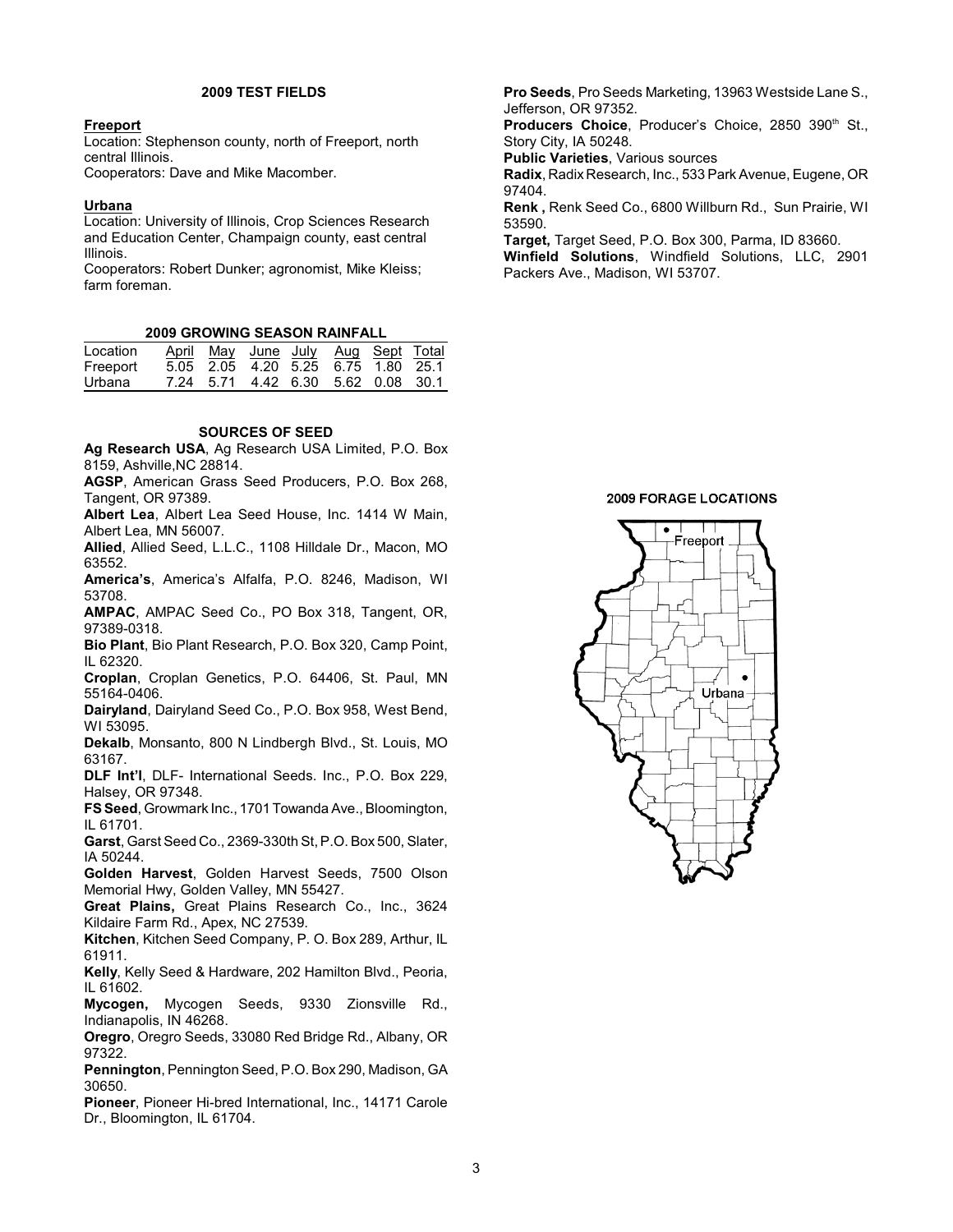|                              |                                  | Freeport                       | <b>Urbana</b> |                 | Disease Resistance <sup>4</sup> |              |              |           |              |            |                          |                          |           |                |                |                          |
|------------------------------|----------------------------------|--------------------------------|---------------|-----------------|---------------------------------|--------------|--------------|-----------|--------------|------------|--------------------------|--------------------------|-----------|----------------|----------------|--------------------------|
| <b>Company-Brand</b>         | * experimental<br><b>Variety</b> |                                | 06 07 06 08   | FD <sup>2</sup> | WS <sup>3</sup>                 | <b>BW</b>    | <b>VW</b>    | <b>FW</b> | <b>AN</b>    | <b>PRR</b> | <b>APH</b><br>race 1     | <b>APH</b><br>race 2     | <b>PA</b> | <b>SN</b>      | <b>RN</b>      | LH                       |
| Mycogen                      | 4A421                            | X                              |               | 4               | 1.8                             | <b>HR</b>    | <b>HR</b>    | <b>HR</b> | <b>HR</b>    | HR         | <b>HR</b>                | $\overline{\phantom{0}}$ | R         |                |                |                          |
| Mycogen                      | 4G418RR^                         | x                              |               | 4               |                                 | <b>HR</b>    | <b>HR</b>    | <b>HR</b> | <b>HR</b>    | HR         | <b>HR</b>                |                          |           |                |                |                          |
| Mycogen                      | 4P424^                           | X<br>X                         |               | 4               | 2.0                             | <b>HR</b>    | <b>HR</b>    | <b>HR</b> | <b>HR</b>    | ΗR         | <b>HR</b>                |                          |           |                |                | <b>HR</b>                |
| Mycogen                      | 4S419*^                          | x                              |               | 4               |                                 | <b>HR</b>    | <b>HR</b>    | HR        | <b>HR</b>    | ΗR         | R                        | ۰                        |           |                |                |                          |
| Pioneer                      | 53H92                            | $\boldsymbol{\mathsf{x}}$<br>X | X             | 3               | $\overline{\phantom{a}}$        | <b>HR</b>    | R            | <b>HR</b> | <b>HR</b>    | <b>HR</b>  | <b>HR</b>                | R                        | <b>HR</b> | R              | <b>LR</b>      | <b>HR</b>                |
| Pioneer                      | 53Q30                            | X                              |               | 3               | 2.5                             | <b>HR</b>    | <b>HR</b>    | <b>HR</b> | <b>HR</b>    | <b>HR</b>  | <b>HR</b>                | R                        | R         | R              | <b>HR</b>      | S                        |
| Pioneer                      | 5454                             | X<br>X                         | X             | 4               | 2.7                             | <b>HR</b>    | <b>HR</b>    | <b>HR</b> | <b>HR</b>    | HR         | <b>HR</b>                | -                        | R         | R              | <b>HR</b>      |                          |
| Pioneer                      | 54V46                            | X                              |               | 4               | 3.1                             | R            | <b>HR</b>    | <b>HR</b> | <b>HR</b>    | <b>HR</b>  | R                        | R                        | R         | <b>MR</b>      | <b>HR</b>      | <b>HR</b>                |
| Pioneer                      | 55V48                            |                                | X             | 5               | $\overline{\phantom{a}}$        | <b>HR</b>    | R            | <b>HR</b> | <b>HR</b>    | HR         | <b>HR</b>                | R                        | <b>HR</b> | R              | R              |                          |
| Garst                        | 6415                             | x<br>X                         |               | 4               | 1.4                             | <b>HR</b>    | <b>HR</b>    | <b>HR</b> | <b>HR</b>    | <b>HR</b>  | <b>HR</b>                | $\overline{\phantom{a}}$ | R         |                |                |                          |
| Garst                        | 6417                             | x                              | х             | 4               | $\overline{2}$                  | <b>HR</b>    | <b>HR</b>    | <b>HR</b> | <b>HR</b>    | ΗR         | <b>HR</b>                | <b>HR</b>                | <b>HR</b> | R              |                |                          |
| Garst                        | 6426                             | X<br>x                         | X             | 4               | 2                               | <b>HR</b>    | <b>HR</b>    | HR        | <b>HR</b>    | ΗR         | <b>HR</b>                | $\blacksquare$           | ΗR        | <b>HR</b>      | $\blacksquare$ | <b>HR</b>                |
| Garst                        | 6443RR                           | X                              |               | 4               | $\overline{2}$                  | <b>HR</b>    | <b>HR</b>    | <b>HR</b> | <b>HR</b>    |            | $\overline{\phantom{a}}$ | $\overline{\phantom{a}}$ | <b>HR</b> | R              |                |                          |
| Producer's Choice            | A 4440                           |                                | X             | 4               | 1                               | HR           | <b>HR</b>    | <b>HR</b> | <b>HR</b>    | <b>HR</b>  | <b>HR</b>                | <b>HR</b>                |           | R              |                |                          |
| America's Alfalfa            | Ameristand 404LH                 | X                              |               | 4               |                                 | HR           | <b>HR</b>    | <b>HR</b> | <b>HR</b>    | HR         | <b>HR</b>                | -                        |           |                |                | <b>HR</b>                |
| America's Alfalfa            | Ameristand 407TQ                 | X                              | X             | 4               | 2.0                             | <b>HR</b>    | <b>HR</b>    | <b>HR</b> | <b>HR</b>    | <b>HR</b>  | <b>HR</b>                | R                        | <b>HR</b> | <b>MR</b>      |                |                          |
| <b>Bio Plant</b>             | BPR 382*^                        | X                              |               | 4               | $\overline{\phantom{a}}$        | <b>HR</b>    | <b>HR</b>    | <b>HR</b> | <b>HR</b>    | HR         | R                        | ۰                        |           |                |                |                          |
| <b>AMPAC</b>                 | CW 045037*^                      | X                              |               | 5               | 2.0                             | <b>HR</b>    | R            | <b>HR</b> | $\mathsf{R}$ | R          | R                        | ä,                       | <b>MR</b> |                |                |                          |
| Dekalb                       | <b>DKA41-18RR</b>                | х                              |               | 4               | 2.0                             | <b>HR</b>    | <b>HR</b>    | <b>HR</b> | <b>HR</b>    | <b>HR</b>  | <b>HR</b>                | -                        | <b>HR</b> | R              |                |                          |
| <b>DeKalb</b>                | DKA43-13^                        |                                | X             | 4               |                                 | <b>HR</b>    | <b>HR</b>    | HR        | <b>HR</b>    | ΗR         | <b>HR</b>                | ۰                        |           |                |                |                          |
| Dairyland                    | DS417*^                          | X                              |               | 4               |                                 | <b>HR</b>    | <b>HR</b>    | <b>HR</b> | <b>HR</b>    | <b>HR</b>  | <b>HR</b>                | ۰                        |           |                |                |                          |
| <b>Albert Lea Seed House</b> | Enforcer                         | X                              |               | 4               | $\overline{2}$                  | HR           | <b>HR</b>    | <b>HR</b> | <b>HR</b>    | <b>HR</b>  | <b>HR</b>                | ٠                        |           | R              |                | <b>HR</b>                |
| Kitchen Seed                 | <b>FSG 400LH</b>                 | X                              |               | 4               | $\overline{2}$                  | <b>HR</b>    | <b>HR</b>    | <b>HR</b> | <b>HR</b>    | HR         | <b>HR</b>                | ٠                        | R         | -              |                | <b>HR</b>                |
| Kitchen/Kelly                | <b>FSG 406</b>                   |                                | X             | 4               | 2.0                             | <b>HR</b>    | <b>HR</b>    | <b>HR</b> | <b>HR</b>    | <b>HR</b>  | <b>HR</b>                | -                        | R         | -              |                | $\overline{\phantom{a}}$ |
| Kitchen/Kelly                | <b>FSG 408DP</b>                 |                                | х             | 4               |                                 | <b>HR</b>    | R            | <b>HR</b> | <b>HR</b>    | ΗR         | R                        | ۰                        |           | $\blacksquare$ |                |                          |
| Kitchen/Kelly                | <b>FSG 505</b>                   |                                | х             | 5               | 2.9                             | <b>HR</b>    | <b>HR</b>    | <b>HR</b> | <b>HR</b>    | HR         | R                        | ۰                        | R         | R              | R              |                          |
| Kitchen/Kelly                | <b>FSG 528 SF</b>                |                                | х             | 5               |                                 | HR           | HR           | HR        | <b>HR</b>    | R          | R                        | ۰                        | R         | ٠              |                |                          |
| <b>Golden Harvest</b>        | <b>GH727</b>                     |                                | х             | 4               | 1                               | HR           | ΗR           | ΗR        | <b>HR</b>    | ΗR         | <b>HR</b>                | ۰                        | R         | R              |                |                          |
| <b>Golden Harvest</b>        | GH773LH                          |                                | X             | 4               | 2                               | <b>HR</b>    | <b>HR</b>    | <b>HR</b> | <b>HR</b>    | <b>HR</b>  | <b>HR</b>                |                          | <b>HR</b> | R              |                | <b>HR</b>                |
| Producer's Choice            | Integrity                        | X                              |               | 4               |                                 | <b>HR</b>    | <b>HR</b>    | <b>HR</b> | HR           | <b>HR</b>  | <b>HR</b>                | R                        |           |                |                |                          |
| <b>Great Plains</b>          | Preform*                         | X                              |               | 4               | 2                               | <b>HR</b>    | <b>HR</b>    | HR        | <b>HR</b>    | <b>HR</b>  | <b>HR</b>                | $\overline{\phantom{0}}$ | R         |                |                |                          |
| <b>Bio Plant</b>             | Rebound 5.0                      | X                              |               | 4               | 2.0                             | <b>HR</b>    | <b>HR</b>    | <b>HR</b> | <b>HR</b>    | <b>HR</b>  | <b>HR</b>                | ٠                        | R         |                |                |                          |
| Renk                         | <b>Sring Gold</b>                | X                              |               | 5               |                                 | HR.          | <b>HR</b>    | <b>HR</b> | HR           | <b>HR</b>  | <b>HR</b>                | ٠                        | R         |                |                |                          |
| Target                       | TS-4007*^                        | х                              |               | 4               | $\overline{\phantom{a}}$        | <b>HR</b>    | <b>HR</b>    | HR HR     |              | <b>HR</b>  |                          |                          |           |                |                |                          |
| Target                       | TS-4027*^                        | x                              |               | 4               | ۰                               | <b>HR</b>    | <b>HR</b>    |           | HR HR        | <b>HR</b>  | $\overline{\phantom{a}}$ |                          |           |                |                |                          |
| Public                       | Vernal                           | $\boldsymbol{\mathsf{x}}$<br>х | x             | 2               | 2.0                             | $\mathsf{R}$ | S            | <b>MR</b> | S            | S          | S                        | ۰                        | S         |                | <b>MR</b>      |                          |
| <b>FS Seed</b>               | <b>WL 343 HQ</b>                 | X<br>$\mathsf{x}$              | X             | 4               | $\mathbf 1$                     | <b>HR</b>    | <b>HR</b>    | <b>HR</b> | <b>HR</b>    | <b>HR</b>  | <b>HR</b>                | $\overline{\phantom{0}}$ | <b>HR</b> | R              |                |                          |
| <b>FS Seed</b>               | <b>WL 355 RR</b>                 | X                              |               | 4               | $\overline{2}$                  | <b>HR</b>    | <b>HR</b>    | <b>HR</b> | HR           | <b>HR</b>  | <b>HR</b>                | ٠                        | R         | $\mathsf{R}$   | <b>MR</b>      |                          |
| <b>FS Seed</b>               | <b>WL 363 HQ</b>                 |                                | X             | 5               | $\mathbf 1$                     | HR           | <b>HR</b>    |           | HR HR        | <b>HR</b>  | <b>HR</b>                | $\blacksquare$           | <b>HR</b> | <b>HR</b>      | <b>HR</b>      |                          |
| Pioneer                      | X55V48*                          | $\mathsf{x}$                   |               | 5               |                                 | <b>HR</b>    | $\mathsf{R}$ |           | HR HR        | <b>HR</b>  | <b>HR</b>                | ٠                        | <b>HR</b> | $\mathsf{R}$   | $\mathsf{R}$   |                          |

 $2$  Fall Dormancy Scale: 1= Least fall growth; 9= greatest fall Growth

 $3WS$  = winter survival index as determined in University of Wisconsin and Minnesota trials:

1= superior winter survival 2= very good 3= good 4= adequate 5= low 6= no winter survival

^ Varieties not reviewed by the National Alfalfa Variety Review Board. Resistance information not verified.

| <sup>4</sup> Disease and Pest Abbreviations<br>% Resistant Plants |
|-------------------------------------------------------------------|
|-------------------------------------------------------------------|

|                               | 7013001010111111011100   | <u></u>  |
|-------------------------------|--------------------------|----------|
| <b>BW</b> = Bacterial Wilt    | $HR = High Resistance$   | >50      |
| VW = Verticillium Wilt        | $R =$ Resistant          | $31 -$   |
| $FW =$ Fusarium Wilt          | $MR = Medium Resistance$ | $15 -$   |
| $AN = Anthracnose$            | $LR = Low Resistance$    | $6 - 14$ |
| $PRR = Phytophthora Root Rot$ | $S =$ Susceptible        | $0 - 5$  |
| $APH =$ Aphanomyces           | $ND = Not Determined$    |          |
| $PA = Pea$ Aphid              |                          |          |

SN = Stem Nematode

RN = Root Knot Nematode

LH = Leafhopper

 $\overline{\text{HR}}$  = High Resistance  $\overline{\text{S0}}$  $R =$ Resistant 31-50  $MR = Medium Resistance$ <br>  $LR = Low Resistance$  6-14

**Resistance Class**